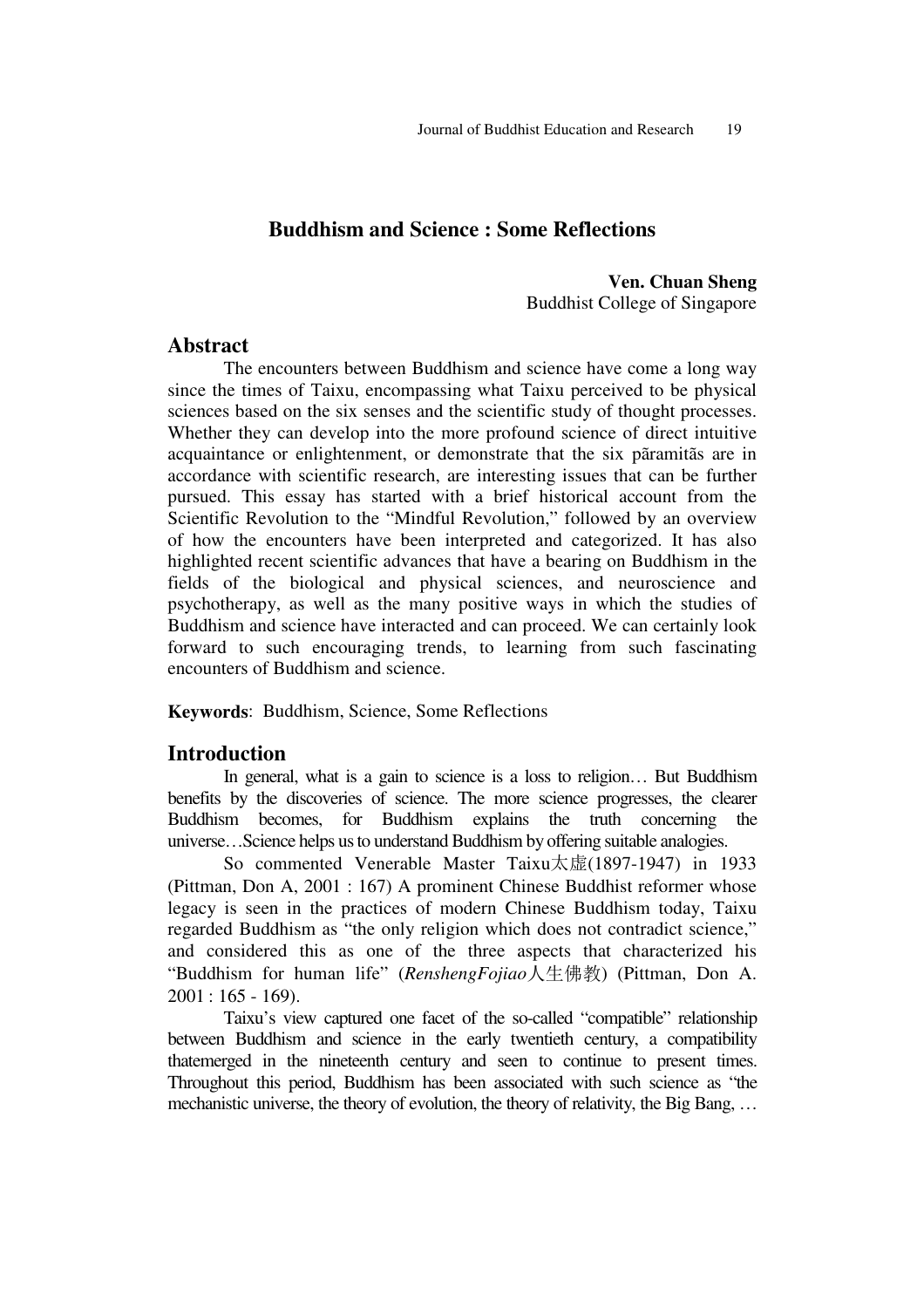the microscope, the telescope, the spectrometer, and now the MRI…." (Lopez, 2012 : 14). From classical physics, quantum physics and cosmology to Darwinian and neo-Darwinian theories of evolution, recent discussion on the compatibility between Buddhism and science has moved on to focus on the various types of meditation, especially mindfulness, and their relations to neuroscience and psychotherapy, so much so that the 3 February 2014 issue of *Time* magazine had "The Mindful Revolution" as its cover story.

This essay will offer some reflections on the encounters between Buddhism and science. It will raise the following questions: How did the encounters between Buddhism and science begin? How have such encounters been interpreted and categorized? What are some recent scientific advances that have a bearing on Buddhism? How can the interaction between Buddhism and science further proceed? What can this inform us about Buddhist spiritual practice? Through sucha discussion, it is hoped that we will have an understanding of some major developments in the field of Buddhism and science, and the role of Buddhist spiritual practice.

To provide the background context, this essay will begin with a brief historical account on the encounters between Buddhism and science from the Scientific Revolution to the "Mindful Revolution", followed by an overview of how the encounters have been interpreted and categorized. It will then highlight recent scientific advances that have a bearing on Buddhism in the fields of the biological and physical sciences, neuroscience and psychotherapy, and briefly discuss how the interaction between Buddhism and science can further proceed. It will conclude with some thoughts on what we can learn from this field.

## **From the Scientific Revolution to the "Mindful Revolution"**

The encounters between Buddhism and science can be traced to the sixteenth century, amid the politics and strife of Western imperialism and colonialism. Originating about 2,500 years ago, Buddhism had first spread from India to the rest of Asia, where it became a major religion in many countries in South Asia, East Asia, and Southeast Asia. Although references to Buddhism had also been made in the West in early times, its presence there had been insignificant. With the onset of the Age of Exploration and the Scientific Revolution from the sixteenth century onwards, encounters between religion and science gradually developed. As Christian missionaries travelled around the world, they allied themselves with science and presented Christianity as the modern religion of advanced Western civilization, superior to other religions; Buddhism was deemed idolatrous, superstitious, ritualistic, pessimistic, and nihilistic (Lopez, 2012 : 10-11).

With the scientific mode of inquiry rising in prominence, empiricism and rationalism were increasingly emphasized in intellectual pursuits. Aided by the science of philology, Western orientalist scholars started mining Buddhist texts, in particular, the Pali Canon (Lopez, 2012 : 38-41). This, together with the prevailing "Victorian crisis of faith" that resulted from the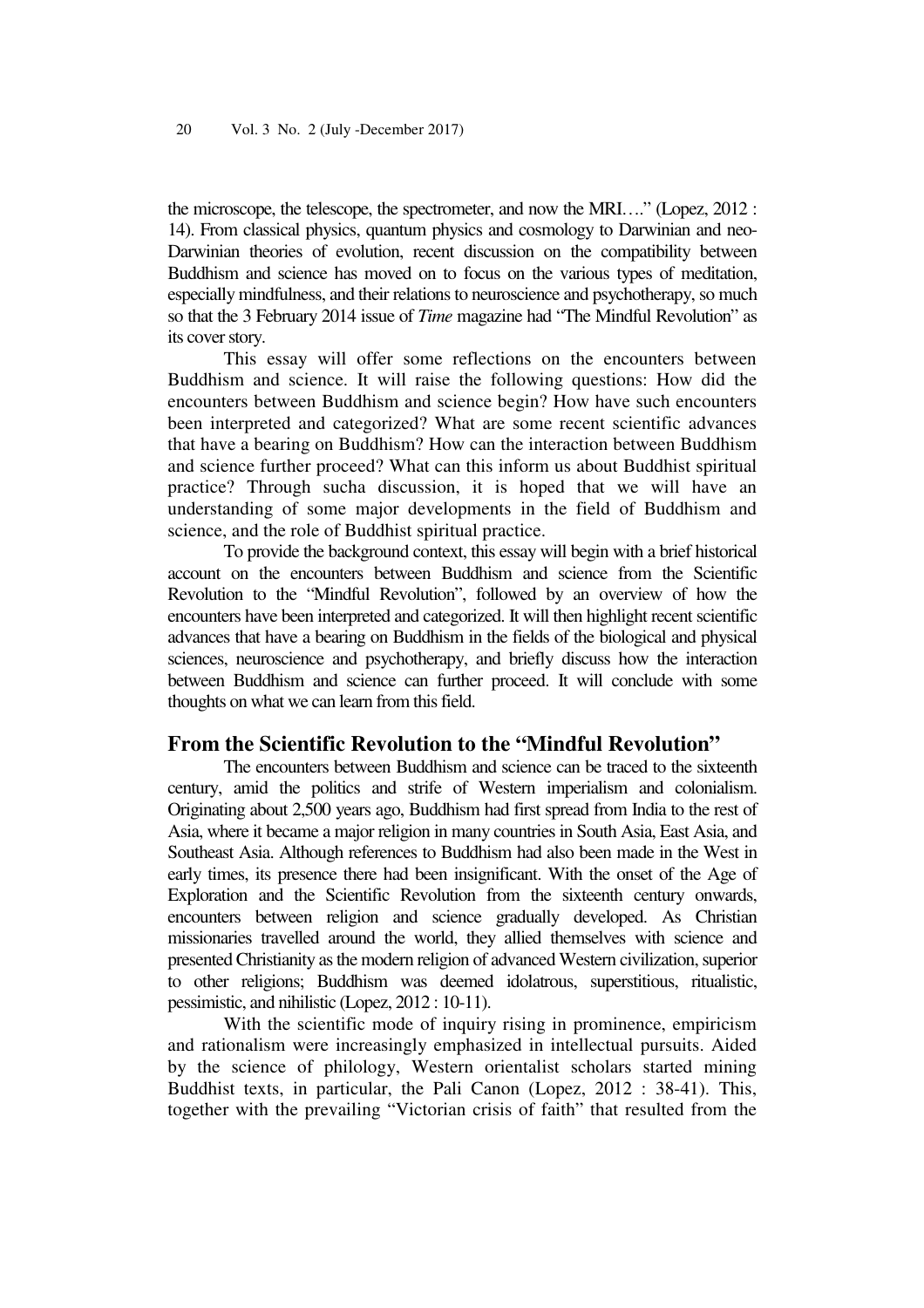dominance of scientific modes of thought, wariness toward heightened evangelism, and openness to religious pluralism, provided the contexts for the emerging discourse of "scientific Buddhism" (McMahan 2008, 89-113). From the 1860s Buddhism and science came to be seen as compatible, leading one intellectual, Paul Carus, in 1896, to portray the Buddha as "the first positivist, the first humanitarian, and the first prophet of the Religion of Science." Buddhist leaders from the late nineteenth to early twentieth centuries took note, and stressed this compatibility in their anti-imperialist struggles and efforts to revitalize Buddhism (Lopez 2012, 7-11).

The close association between Buddhism and science has continued since then, leading Lopez to term this phenomenon as the "Scientific Buddha," "a Buddha to whom all manner of scientific insights would be ascribed, from the mechanisms of the universe to the structure of the atom, from a natural law of morality to the deepest workings of the mind" (Lopez, 2012 : 41). The stress on Theravãda traditions in the late nineteenth and early twentieth centuries expanded to encompass Mahãyãna discourses, especially Zen, in the latter half of the twentieth century, and Vajrayãna thought in recent decades due to the prominent role played by the Dalai Lama (Lopez, 2008 : 25-35). This close association is evident in the numerous books written on the subject throughout this period. They include works by scholars of different Buddhist traditions and scientific expertise, such as Wang Chi Biu (1946), Egerton C. Baptist (1955), K. N. Jayatilleke, Robert F. Spencer, and Wu Shu (1958), D. T. Suzuki, Erich Fromm, and Richard De Martino (1960), Fritjof Capra (1975), W. R. Kloetzli (1983), Buddhadasa P. Kirthisinghe (1984), P. A. Payutto (1995), B. Alan Wallace (1996), James H. Austin (1998), J. K. P. Ariyaratne (2001), the Dalai Lama (2005), Chi-Sing Lam (2008), Rick Hanson (2009), Phra Dharmakosajarn (2010), and RatmalaneSomaloka (2012).

B. Alan Wallace notes that such scholars as ThuptenJinpa and José Ignacio Cabezón have analyzed Buddhism-science encounters and categorized them in three main ways. First, Jinpa's notion of "rival philosophy" and Cabezón's concept of "conflict/ambivalence" stress the perception of science as a field of knowledge that differs fundamentally from Buddhism. Such a view corresponds to scholars who see religion and science as "autonomous (nonoverlappingmagisteria)" realms of knowledge that hold little promise for mutual conversations; Wallace highlights that post-modernist scholars have likewise considered Buddhism and science to be "fundamentally incomparable" since they interpret these two disciplines to be "culturally specific" (Wallace, 2003 : 1-4, 20-25, 69; Jinpa, 2003 : 79-80; Cabezón, 2003 : 41-43).

Second, in Jinpa's characterization of "ally philosophy" and Cabezón's categorization of "compatibility/identity," Buddhism and science are seen to have important similarities, leading advocates to cite scientific data to buttress Buddhism, to claim that Buddhism and science are identical, or to see Buddhism as a higher form of knowledge (Wallace, 2003 : 69; Jinpa, 2003 : 80; Cabezón 2003, 43-48).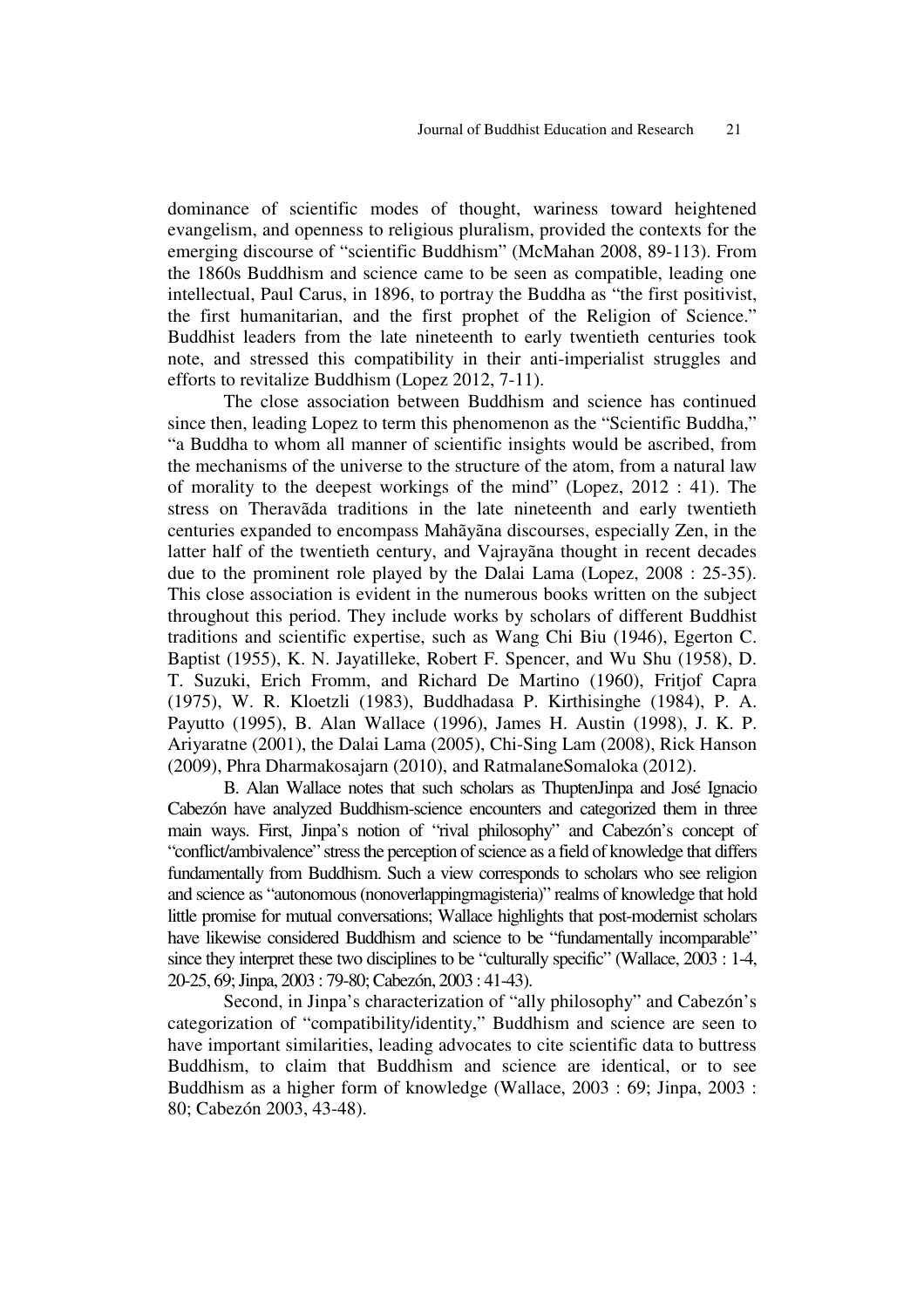Third, in Jinpa's interpretation of "equal partner" and Cabezón's understanding of "complementarity," a constructive engagement of Buddhism and science that can expand the frontiers of human knowledge is emphasized; here, the similarities and differences in methodologies and concerns of the two disciplines are seen to be mutually enriching. For instance, Cabezón sees Buddhism and science as "complete systems that resist dichotomizing: systems that can both support and challenge each other at a variety of different levels…." For Jinpa, Buddhism is an appropriate partner of science because of "[Buddhism's] suspicion of any absolutes, its insistence on belief based on understanding, its empiricist philosophical orientation, its minute analysis of the nature of mind and its various modalities, and its overwhelming emphasis on knowledge gained through personal experience." Wallace considers the Buddhism-science discourse a worthwhile "cross-cultural and interdisciplinary pursuit of understanding" since it can "shed a fresh light on our own subjectivity, our own language, and our own categories, for example, of religion, science, and philosophy" (Wallace, 2003 : 27, 69-70; Jinpa 2003, 81- 83; Cabezón 2003, 49-61).

### **Further Exploring the Encounters between Buddhism and Science**

Such a cross-cultural and interdisciplinary pursuit of understanding between Buddhism and science can be seen in the fields of the biological and physical sciences, and neuroscience and psychotherapy.

In the biological sciences, the discussion on compatibility was first seen in Charles Darwin's theory of evolution and natural selection and the Buddhist doctrines of karma and rebirth, evident in the arguments of Thomas W. Rhys Davids, Thomas Huxley, Walter Evans-Wentz, and SõenShaku. Nonetheless, Lopez has argued that there seems to be more differences than similarities between Darwinism and karma and rebirth when examining their interpretations of suffering and happiness, random mutations, sentience and non-sentience, beginning of consciousness or life, perpetuation of different species, and extinction (Lopez, 2012 : 47-80; Lopez, 2008 : 21-22; McMahan,2008 : 64; the Dalai Lama, 2005 : 97-115).

In recent times, such scholars as Denis Noble, David Brasah, Ratnaprabha, and William S. Waldron have pointed to compatibility in other aspects. Noble (2015) has offered a systems biological interpretation of the concept of No-Self (*anãtman*). Instead of stressing the "selfish" nature of genes and molecular biological components, Noble argues that genes do interact with each other and the environment; instead of a one-way "reductionist causal chain" from "the genes to the organism," he emphasizes a "downward causation" of "systems with multiple levels and feedbacks downward and upward between the levels." Noble sees the self as a construct and process, not "an immaterial substance" or the brain; he notes how similar his interpretation is with the "seed-and-fruit" "four-cornered logic" that the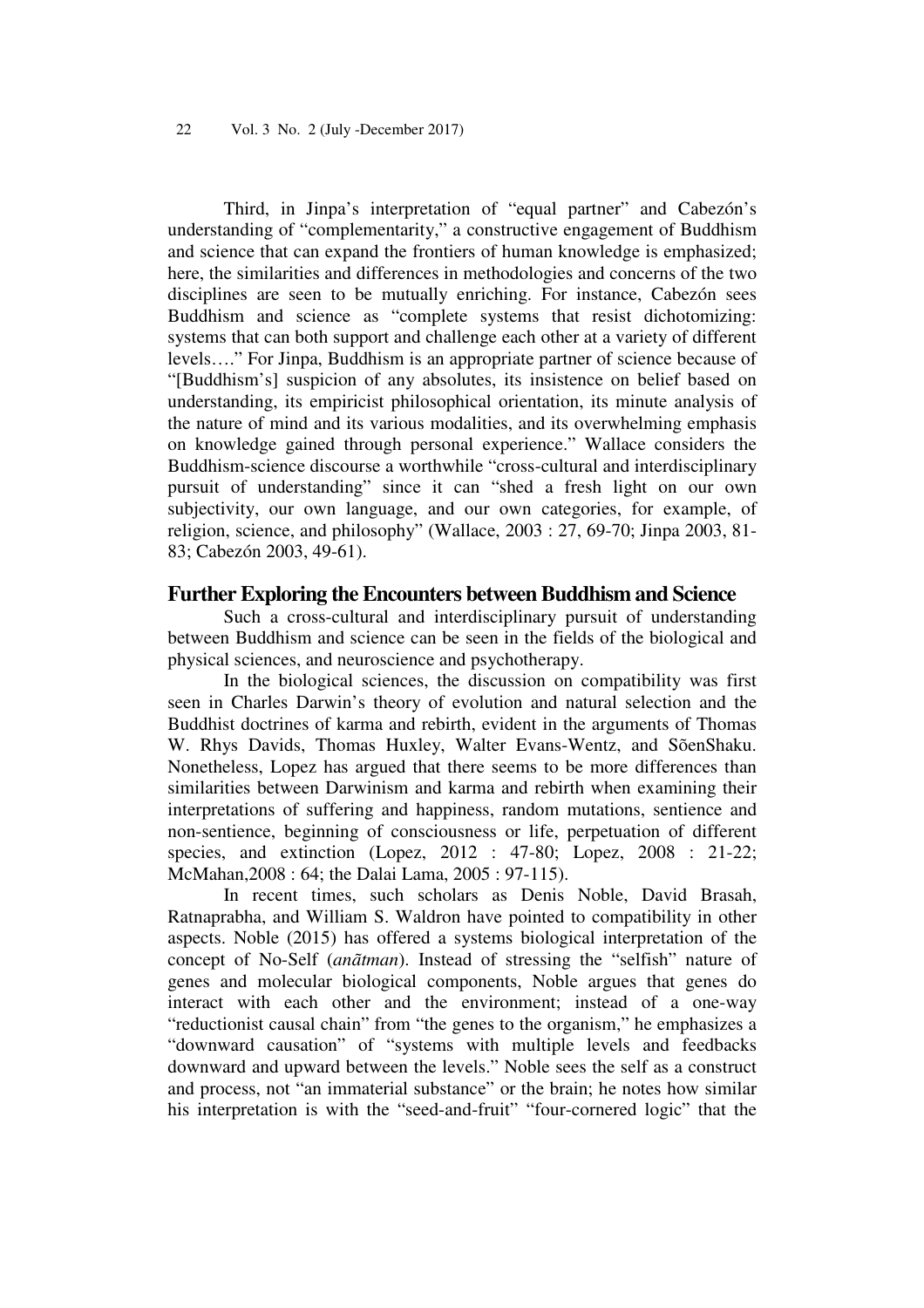Korean monk, Won Hyo元曉 (원효) (617-686), used to clarify the Buddhist understanding of "being/non-being."

Noble's systems approach resonates with recent trends in the biological sciences. In *Buddhist Biology: Ancient Eastern Wisdom Meets Modern Western Science* (2014), David P. Brasah likens the disciplines of Buddhism and biology to "a pair of powerful searchlights" in providing insights to the issues of life, and calls his interpretation "Existential Bio-Buddhism." Inspired by Vietnamese Zen Master ThíchNhất Hạnh who uses the term "interbeing" to refer to the interdependence of all beings, an idea related to the "interpenetration" emphasized in Chinese Huayan Buddhism, Brasah stresses interconnectedness, together with "not-self" and impermanence, in his discussions on evolution, genetics, ecology, and neuroscience (Brasah, 2014 : Ratnaprabhan.d.).

Likewise, William S. Waldron (2015a) has suggested how terms like river, tree, frog, and human can be used to illustrate such Buddhist concepts as dependent arising and non-self. In another essay, like Noble's downward causation, Waldron views human evolution as "a self-organizing, feedback process" that conditions and results in constantly changing forms and patterns, behaviors and experience, and structures and developments; Waldron uses this "Middle Path" that goes beyond "absolute determinism and absolute autonomy" to transcend the sterile nature-versus-nurture debate that has long featured in evolutionary biology (Waldron, 2000 : 3).

Ratnaprabha supports the position of Noble and Waldron, highlighting how genes operate in complex manners in varying circumstances and how "survival-enhancing features innovated by a parent can pass to its descendants without changes to the genetic sequence," in processes termed epigenetics (Ratnaprabhan.d.). The propositions of Noble, Brasah, Waldron and Ratnaprabha are similar in some ways to such recent theoretical paradigms as complexity theory and systems theory which stress an integrated and networked approach in understanding our "biological, psychological, social, and ecological systems" (McMahan, 2008 : 170).

Ratnaprabha further argues that the minds of animals and human beings can be understood to have evolved through "law-governed causal sequences." Analyses are given in his Dharma Training Course module, "Evolutionary Buddhism" (2009), and in his book, Robin Cooper (Ratnaprabha), *The Evolving Mind: Buddhism, Biology andConsciousness*  (1996), which discusses how consciousness evolves "from the simplest organism, through the self-aware human being, to enlightenment," through a process of "perpetual self-transcendence." Likewise, Waldron considers the Buddhist doctrine of karma to be similar to evolutionary biology in that the present constitution of human life, its forms and structures, is the product of the activities of past immeasurable generations of beings (Waldron 2000, 7). This is further seen in how a living organism is understood to be a constantly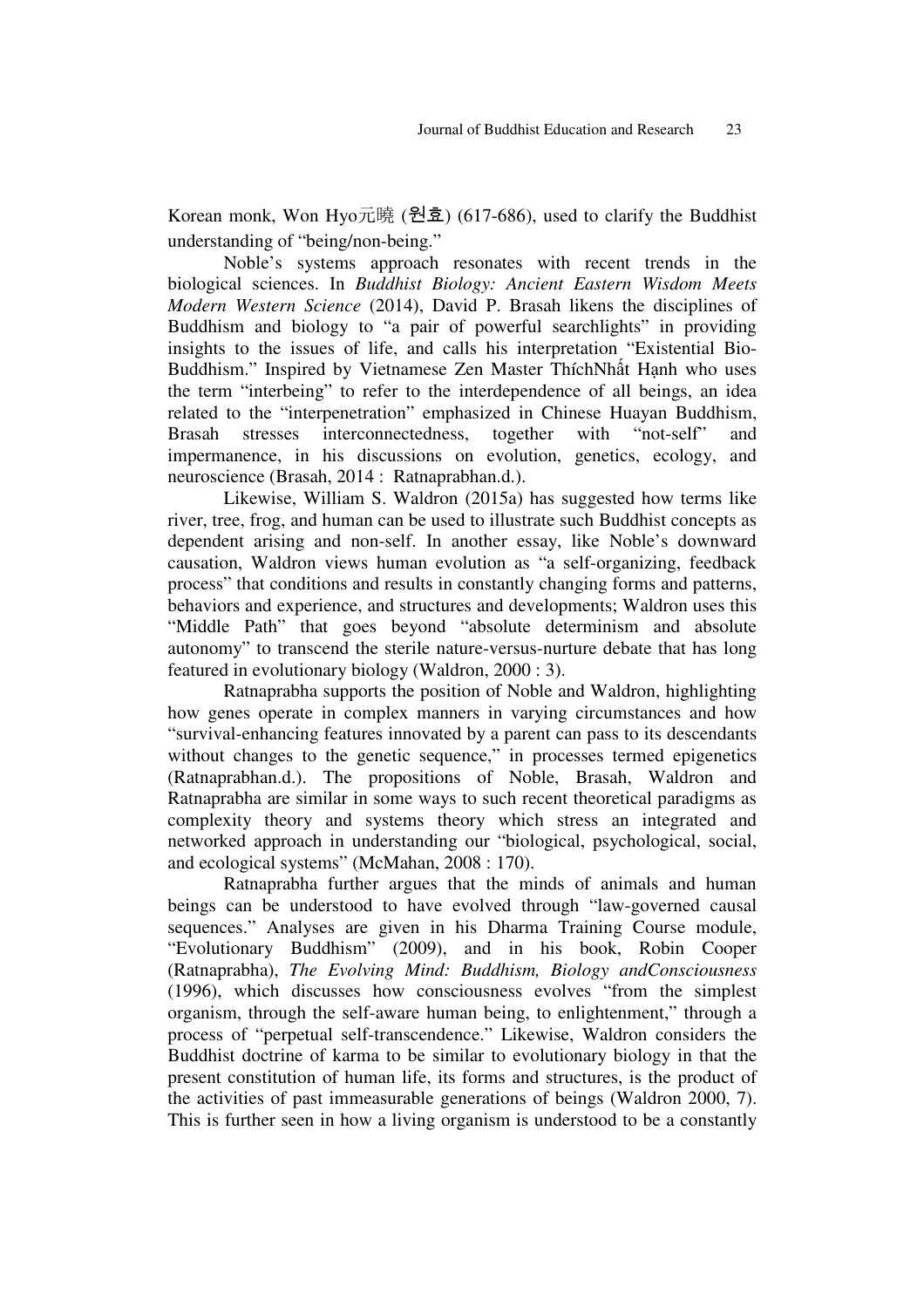changing "organization of matter and energy" that transcends absolute identity and absolute difference (Waldron, 2000 : 19-20). Ratnaprabha and Waldron therefore provide additional perspectives on the Darwinism-karma debate.

Ratnaprabha and Waldron also highlight the need to go beyond scientific materialism, which privileges matter as the "one real substance that made up everything in the universe," and the mind as "nothing but patterns of electrical and chemical processes in the brain" (Ratnaprabhan.d.). Building upon the work of such scholars as HumbertoMaturana and Francisco Varela, John Tooby and Leda Cosmides, and Fritjof Capra, Waldron concludes that "our minds and selves are not simply *analogous* to but are *fundamentally inseparable* from the natural world... The Buddhist parallels to this biological 'Mind-Only' theory, *mutatis mutandis*, are legion" (Waldron, 2000 : 20-22).

By highlighting how evolutionary biology and Buddhism can lead us to understand an interdependence that pervades all phenomena, doing away with the dualities of mind and matter, Waldron and Ratnaprabha show us how the discussion on Buddhism and science can be further explored.

In the physical sciences, the Buddhism and science discussion on compatibility was first seen in the observer-independent materialist/realist/essentialist interpretation of matter that views real atomic matter particles constituting the physical world. This was followed by the objective idealist interpretation that sees objective reality as "a subjective apparition or illusion of a sober, sentient perceiving consciousness," and the centrist Middle Way interpretation of "objective relative and subjective ultimate" (Boaz 2015d and 2015a) that stresses the concept of "two truths" and "emptiness." Such a spectrum of views are reflected in the works of AnkurBarua, Shuichi Yamamoto and Victor F. Kuwahara, B. Alan Wallace and David Peter Boaz, with Wallace and Boaz advocating a noetic revolution.

A critique of the materialist approach, and arguments for the scientific credibility of the "double truth" Middle Way approach, are further presented in Graham P. Smetham's 2011 essay, in which he makes four interesting arguments. First, using the analogy made by Henry P. Stapp, Smetham explains that modern quantum theory maintains two levels of reality: quantum reality is "idealike" or "mindlike," an evolving "pool of potentiality for experiential existence" that allows the *apparent* reality of thematerial world to emerge when sentient beings "cognitively interact" with it (Smetham, 2011: 5). Such an interpretation parallels the Buddhist two truths or two realities, as understood in the Cittamãtra (Mind-Only) and Madhyamaka (Middle Way) structure of reality: ultimate reality and the illusion of the conventional reality of the everyday world. Because quantum physics has directed attention to the illusory reality of the material world, Victor Mansfield considers modern quantum physics as "experimental metaphysics" (Smetham, 2011 : 11-12).

Second, Smetham draws parallels between the Buddhist concept of "emptiness" and the notion of "quantum potentiality." He begins by noting the "paradoxical existential configuration of the state of the *Tathãgata*[Buddha] after death," as presented in the *Samyutta Nikãya* (SN 22.86 - Anurãdha Sutta): "The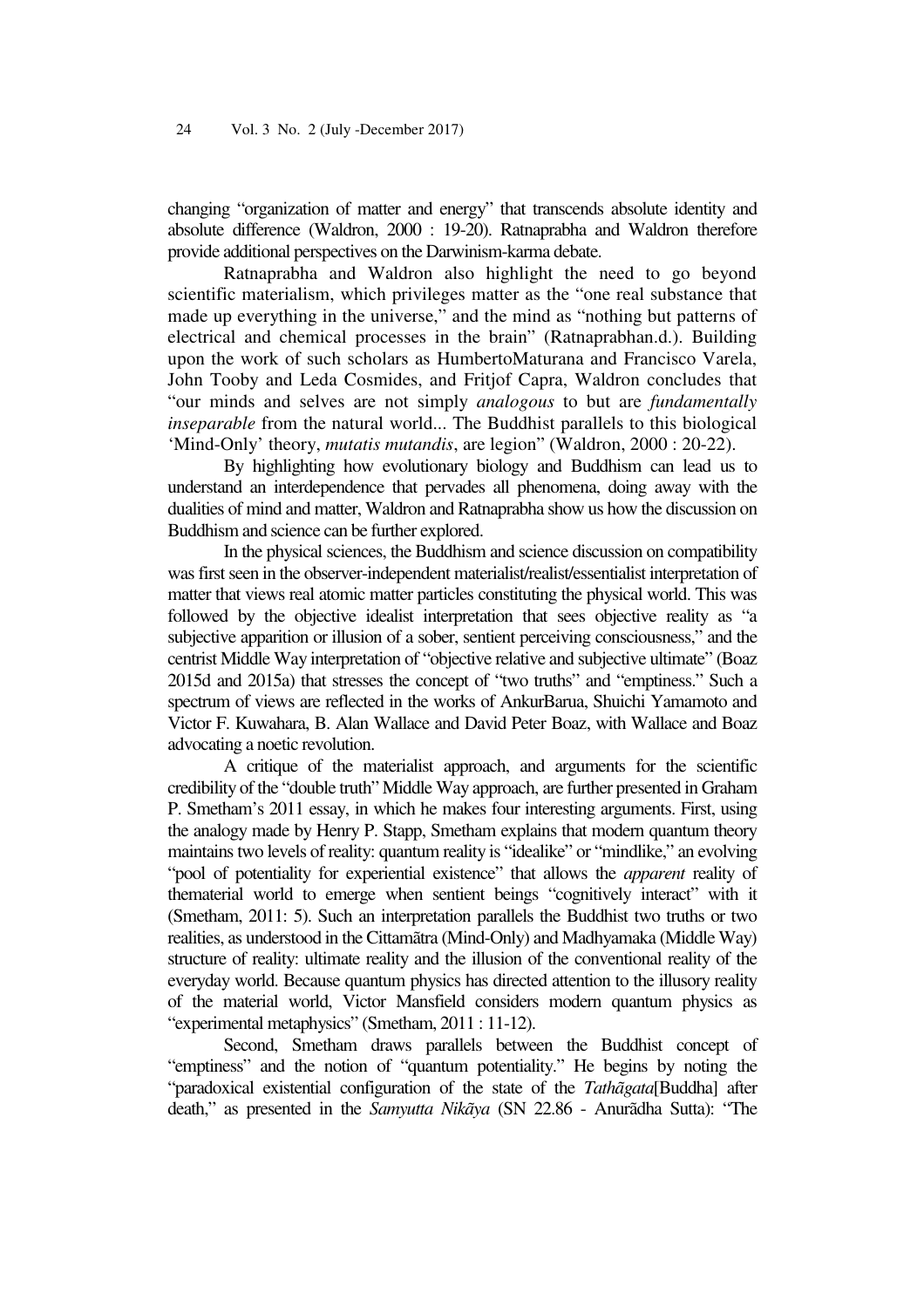Tathãgata exists after death, does not exist after death, both does & does not exist after death, neither exists nor does not exist after death." Smetham then shows how the "tetralemma" of Madhyamaka Buddhism that explicates "emptiness" (*shunyata*) or ultimate reality contains this configuration: "Neither existent, nor nonexistent, Nor both existent and nonexistent, nor neither." He further notes that this configuration matches J. Robert Oppenheimer's analysis of an electron (a quantum "particle") and hence the ground of quantum potentiality: "If we ask, for instance, whether the position of the electron remains the same, we must say 'no;' if we ask whether the electron's position changes with time, we must say 'no;' if we ask whether the electron is at rest, we must say 'no;' if we ask whether it is in motion, we must say 'no.' " (Smetham, 2011 : 7).

Third, Smetham highlights similarities between the Buddhist concept of "emptiness" and the notion of "quantum weirdness" in explaining the working of the universe. Madhyamaka Buddhism characterizes "emptiness" as "a hovering between existence and non-existence," and sees it as necessary for all phenomena to function and for the world of experience to arise (Smetham 2011, 8). Marcus Chown posits the same function to this hovering and calls it "quantum weirdness"; Smetham explains it as the "ability of a quantum particle to be in two places at the same time, whilst still maintaining an identity as a single entity." MichioKaku has similarly argued that the stability of molecules and the universe is possible because "electrons can exist in parallel states hovering between existence and non-existence." All these lead Smetham to assert that "quantum physics supports the Buddhist 'two truths' metaphysics, with 'emptiness' – the lack of inherent existence which 'hovers' between existence and non-existence – as the ultimate truth, in a remarkable fashion" (Smetham, 2011 : 22).

Fourth, Smetham draws parallels between the Buddhist concept of karma and the notion of "consciousness-observer." He begins by stressing the observer (consciousness)-dependent nature of the conventional world, as presented in both Buddhist thought and modern quantum theory, and proceeds to explain the "quantum measurement problem": because the particles of the conventional world can be perceived only when measured by human consciousness, they are the expression of how consciousness interact with the ground of quantum potentiality. In other words, it is this "continuous measuring activity of consciousness" that gives rise to the illusory material world from the quantum ground of potentiality, and this conventional world is a collective illusion karmically created "over vast time scales through the perceptual activities of all sentient beings." Smetham reiterates John Wheeler's observation that: "The universe does not 'exist, out there,' independent of all acts of observation. Instead, it is in some strange sense a participatory universe," a "self-perceiving universe" (Smetham, 2011 : 17-20).

As such, Smetham concludes that "karma and rebirth is *entirely coherent* with what we know about the deepest level of the functioning of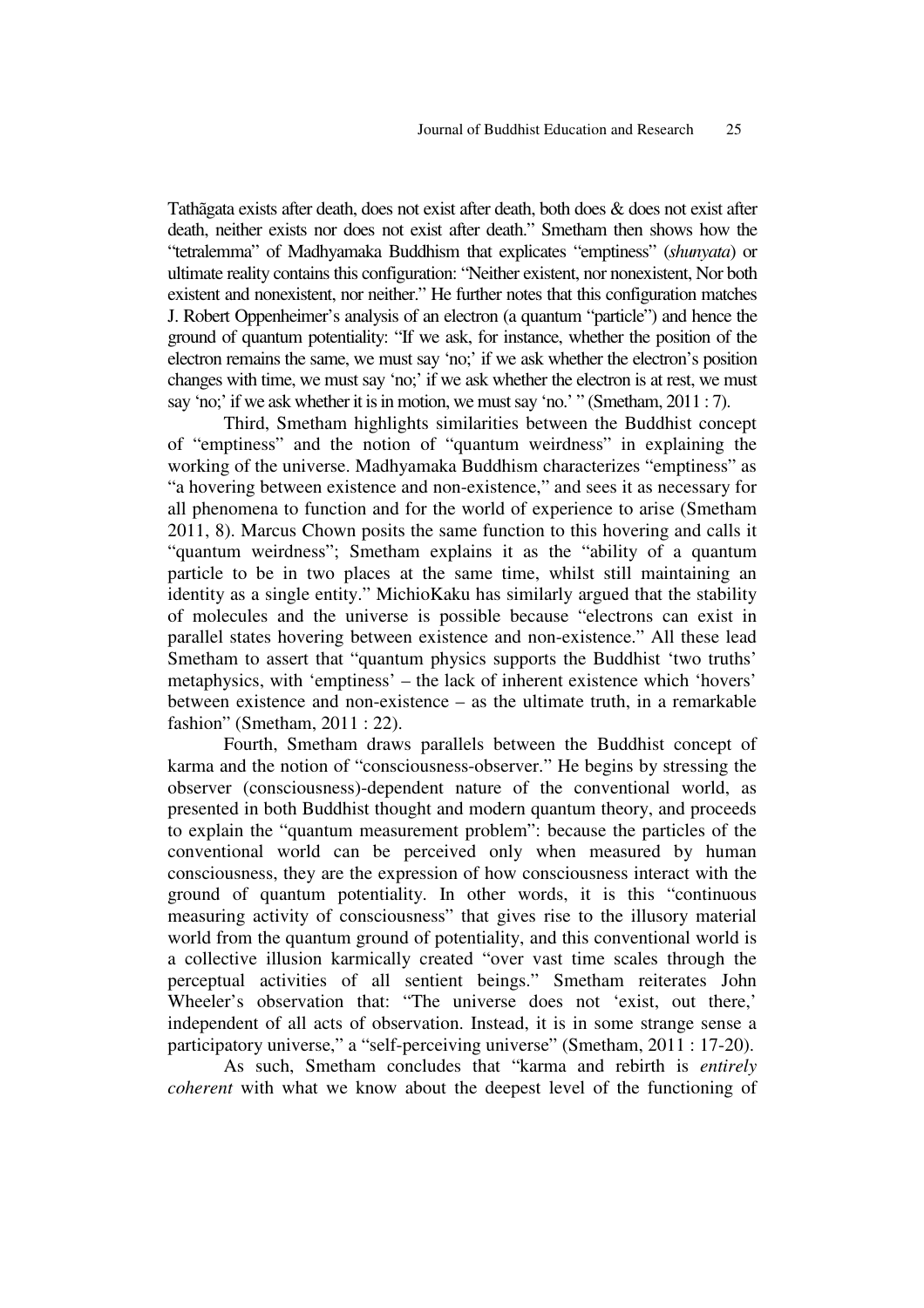26 Vol. 3 No. 2 (July -December 2017)

reality… the preeminence of the karmic mechanism of cause and effect operating at the quantum level…." (Smetham, 2011 : 4).

Hence, in the physical sciences, the discussion on Buddhism and science also highlights the need to further explore all phenomena beyond a scientific materialist perspective, to transcend all dualities in order to comprehend the nature of phenomena.

In the cognitive sciences or sciences of the mind, the Buddhism and science discussion on compatibility was first displayed in the interest in meditation. In the nineteenth and early twentieth centuries, Buddhist meditation found a place in Western society, in the midst of such spiritual currents as transcendentalism and Theosophy. It also fitted well with the "subjective turn" of modernity, as this aspect of modernity stresses "interior life," personal experience and individualism, instead of "external authority" and institutions. As the pace of modernization and industrialization quickened, meditation came to be seen too as a way to relieve the pressure of hectic lives (McMahan, 2008: 187-188). Mindfulness practice, which emphasizes constant awareness of bodily actions, feelings, thoughts, states of mind, and all aspects of life, also spread widely in these contexts to become the "mindful revolution." David L. McMahan further attributes the popularity of mindfulness practice to its attunement to "modernity's broad world-affirming attitude," to the trend of "modern literature's valorization of the details of everyday life," and to the "modern way of resacralizing the world without resort to the supernatural"

Scientific investigation of meditation, which started in the 1960s with Japanese scientific research on Zen meditators, aims to track and understand how meditation affects bodily and mind functions. In recent decades, scientists from many countries have used a plethora of advanced technology to measure and evaluate how meditation and mindfulness practice affect "attention, perceptual sensitivity, anxiety, regulation of emotional states, neurophysiological responses to stressful stimuli, immune system functioning, central nervous system activity, and specific neurological structures," and how they can work to alleviate stress, manage pain, provide psychotherapy for mental ailments, assist recovery from illnesses, and bring about well-being and happiness (McMahan, 2008 : 204-205; Baer 2006). Recent discussions on neuroscientific evidence that support the health benefits of the various types of meditation are given in the works of Piya Tan (2015b) and Rick Hanson. How mindfulness practice has been used in psychotheraphy and maintenance of well-being is reflected in the essays of Gregor Lange, RatmalaneSomaloka (2015), LobsangRapgay, Piya Tan (2015a), and Wee Sin Tho. Lange (2015), for example, has presented an overview of the multitude of mindfulness-based interventions, such as Mindfulness-Based Stress Reduction (MBSR), Dialectical Behavior Therapy (DBT), Mindfulness-Based Cognitive Therapy (MBCT), Acceptance and Commitment Therapy (ACT), Mindfulness-Based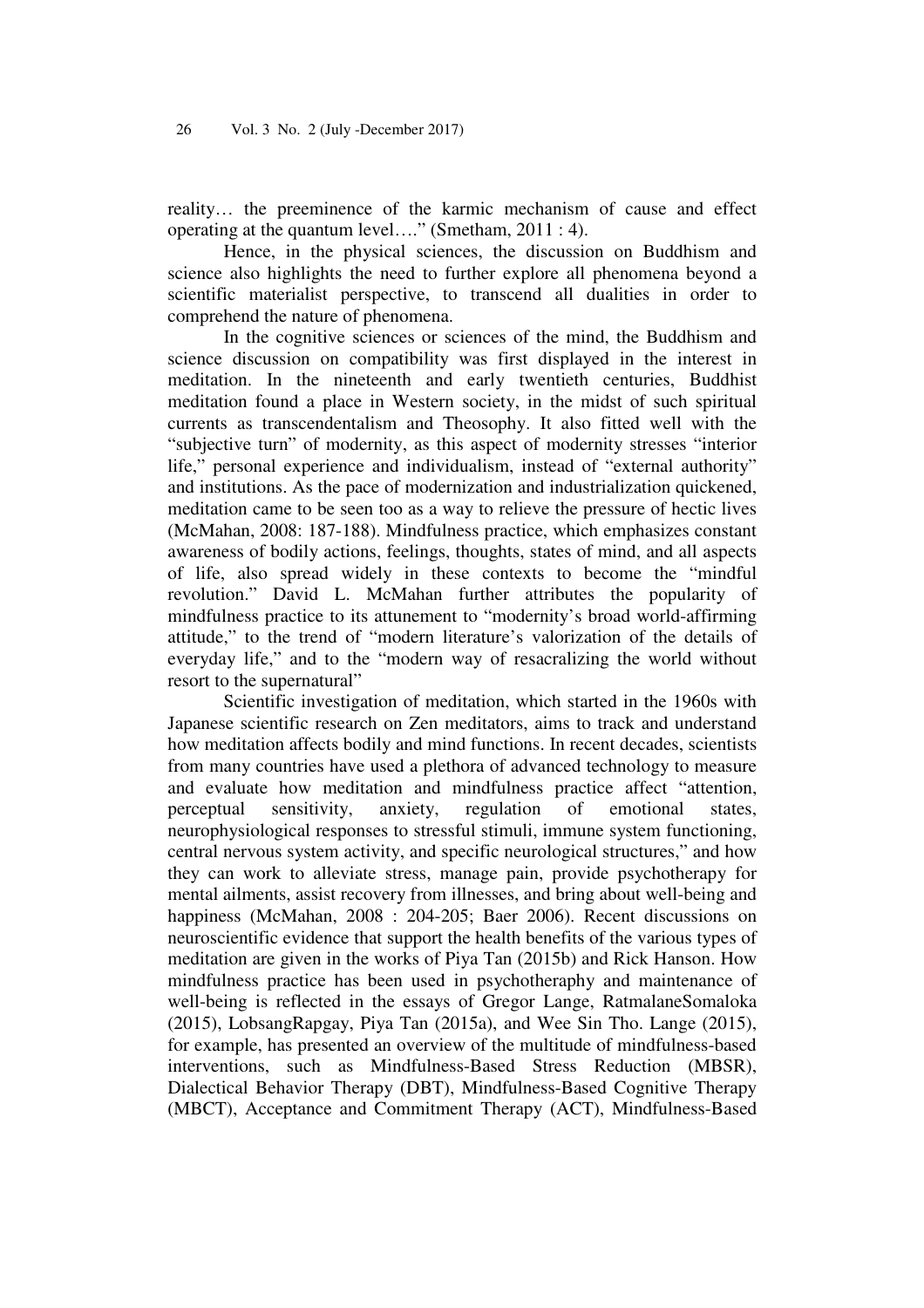Relapse Prevention (MBRP), Mindfulness-Based Eating Awareness Training (MB-EAT), Mindfulness-Based Childbirth and Parenting (MBCP), and Mindfulness-Based Mind Fitness Training (MMFT).

Besides being an object of scientific investigation, meditation has also been perceived to be a type of science. This proposition could be traced to the spiritual environments of Western society in the nineteenth century, which regarded meditation and contemplative aspects of religions as an "interior science" on par with empirical science. It developed further in the twentieth century, with some scholars considering Buddhist meditation to be an "inner science," a "science of mind," or "radical empiricism"; Wallace, for instance, has discussed Buddhist radical empiricism in terms of Vaibashika's dualistic reductionism, Sautrãntika's pluralistic realism, Yogachara's philosophical idealism, and Madhyamaka's ontological relativism (McMahan 2008, 205-208; Wallace, 2012 : 62, 125-143).

Wallace and Boaz have also argued for the need of the cognitive sciences to now move toward a noetic revolution, by integrating hard cognitive sciences with soft contemplative science. Wallace (2015b) contends that the coming together of the experiential inquiry of Buddhism and the rational inquiry of science will lead to a noetic revolution that can benefit humanity immensely. Boaz (2015c) observes how this "noetic (subject/object unity)" perspective andthe Buddhist concepts of two truths and emptiness can clarify "the ontological interdependence—the prior unity—of all arising phenomena," and give rise to the understanding that there is "no intrinsic duality of knowing subject and appearing objects," that "Mind and body, spirit and matter are an unbounded unified nondual whole (*mahabindu*)" (see also Wallace 2000; Boaz 2015b). Yet, why is it so important to understand the nature of consciousness? (Wallace, 2012 : 157) explains:

Because a world that truly understands the nature of consciousness becomes reoriented away from the hedonic treadmill of consumerism and toward the infinitely renewable source of happiness, cultivated by training the mind. People who truly understand the nature of consciousness may find themselves upholding ethics that are universal and empirically verifiable. In a civilization that truly understands the nature of consciousness, the world's great religions may discover their contemplative roots and reclaim their deep common ground.

In what other ways can the encounters between Buddhism and science be further explored? In his article, "Buddhist Modernity and the Sciences," Waldron (2015b) has suggested how Buddhism, through the examples of causality and non-essentialism, and self-identity and suffering, can work with the sciences to contribute to the modern world. McMahan, in seeing scientific Buddhism as one facet of how Buddhism has adapted and hybridized in modern times through the processes of "detraditionalization, demythologization, and psychologization," negotiating between "the rationalist imperative to avoid supernaturalism and the Romantic longing for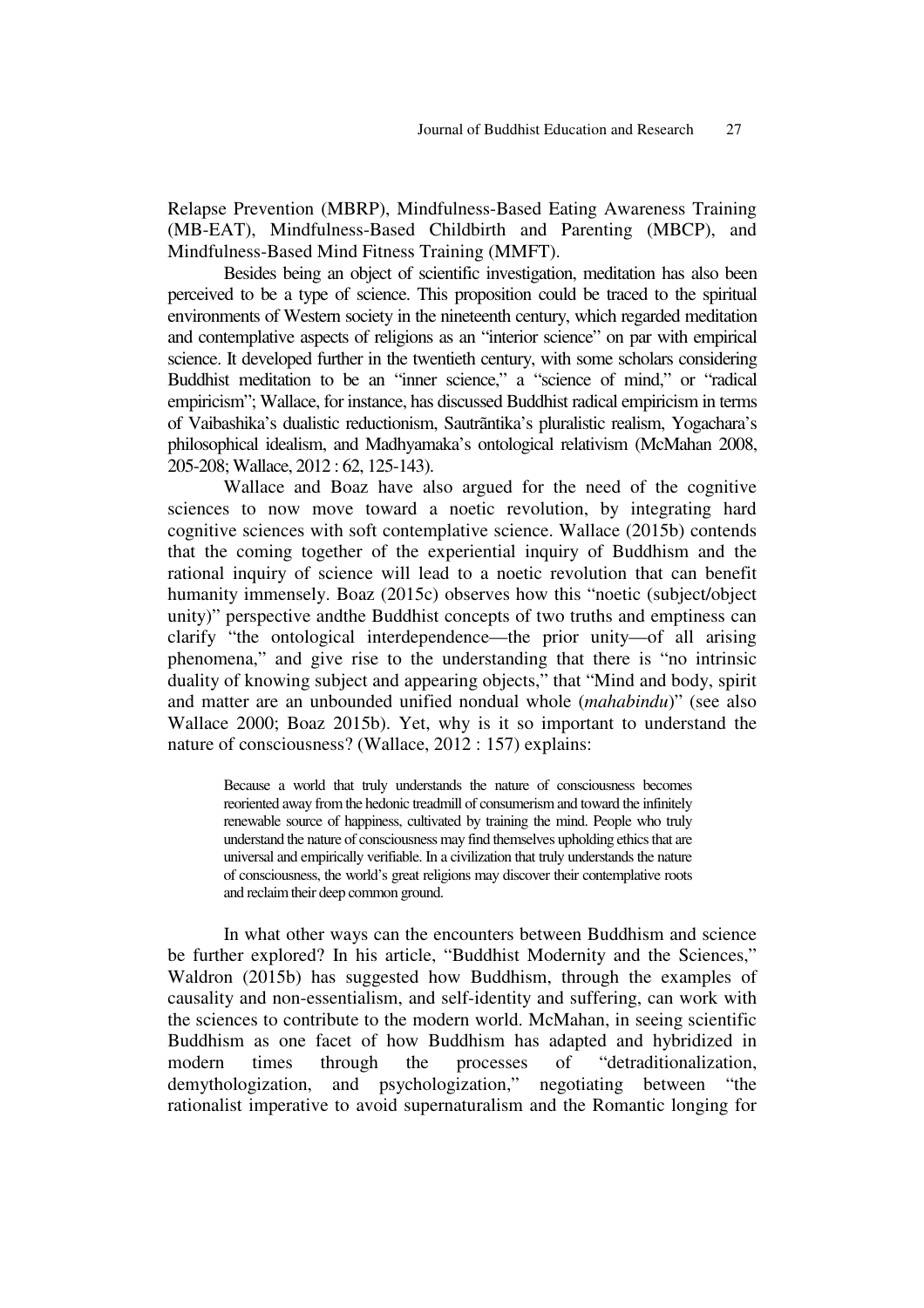the reenchantment of the world," has proposed several roles that Buddhist modernism can play in addressing the challenges of contemporary times

The Buddhist analysis of the relationship between craving (*trşna*) and dissatisfaction (*duhkha*), for example, as well as its ascetic tendencies, can be fashioned into a formidable critique of the very foundations of consumerism, materialism, and the pathological aspects of capitalism… Buddhism's sophisticated techniques of meditation combined with its vigorous ethical reflection offer forms of psychological and spiritual self-cultivation that can transcend the self-absorption and social irrelevance that has beset some modern psychotherapies and New Age spiritualities… Engaged Buddhism, furthermore, brings a unique perspective and a new vocabulary to the discourse of human rights, war and peace, environmentalism, and other pressing social and political concerns, expanding their conceptual resources.

In a similar vein, Venerable Bhikkhu Bodhi (2015b) expresses the hope that: Buddhist thinkers and open-minded scientists, by sharing their insights and reflections, can show us an effective way to heal the rift between objective knowledge and spiritual wisdom and thus bring about a reconciliation between science and spirituality. In this way spiritual practice will become an integral part of the discipline aimed at knowledge, and spiritual practice and knowledge in combination will become the tools for achieving the highest good, enlightenment and spiritual freedom.

### **Some Final Thoughts on Buddhism and Science**

The scientific method should operate on different levels. There are, first, the so-called physical sciences based on the six senses. Then there is the scientific study of thought processes. Beyond this there is the more profound science of direct intuitive acquaintance or enlightenment known only to a few choice souls who have seen through the nature of existence and have come to a consciousness of reality beyond all the illusions and distractions of life. This experience is attained by means of quiet abstraction and intuitive response to the universe. The Buddhist Hall of Meditation is the laboratory for this more advanced type of scientific research. And the materials for the experiment are none other than one's own bodily senses and his mind.…

So wrote Frank Millican in 1926 of Taixu's view on how science can become "more comprehensive" to better demonstrate the "harmony" between Buddhism and science (Pittman, 2001 : 168-169) Taixu had likewise commented on another occasion: "If life, however, were founded on the six pãramitãs—the six perfect virtues of the bodhisattvas—and these were realized to be in accordance with scientific research, then we might hope to enter into the pure realms of Buddha and emerge from the chaos of fire and brimstone into which we have fallen" (Pittman, 2001 : 166).

The encounters between Buddhism and science have come a long way since the times of Taixu, encompassing what Taixu perceived to be physical sciences based on the six senses and the scientific study of thought processes. Whether they can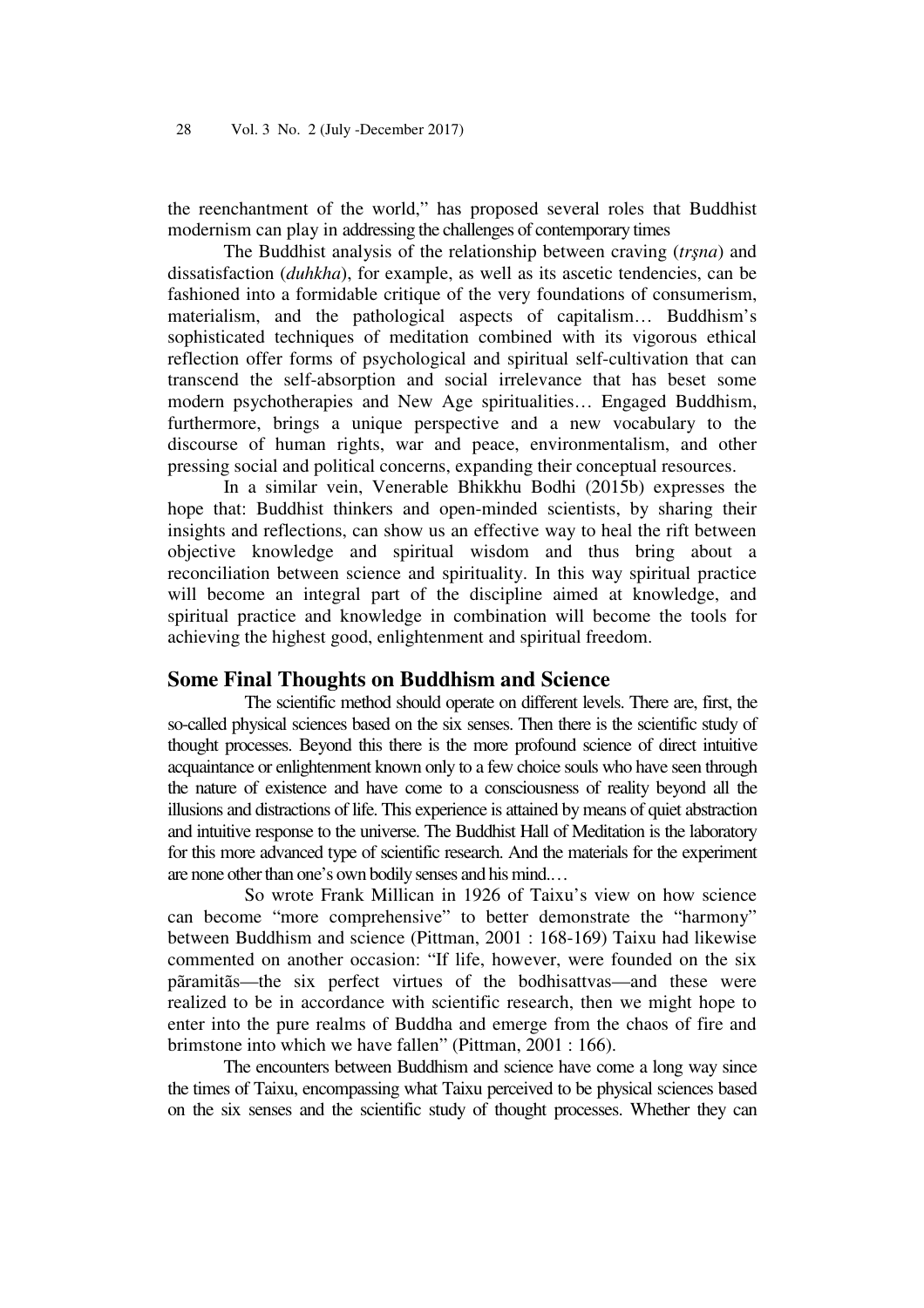develop into the more profound science of direct intuitive acquaintance or enlightenment, or demonstrate that the six pãramitãs are in accordance with scientific research, are interesting issues that can be further pursued.

This essay has started with a brief historical account from the Scientific Revolution to the "Mindful Revolution," followed by an overview of how the encounters have been interpreted and categorized. It has also highlighted recent scientific advances that have a bearing on Buddhism in the fields of the biological and physical sciences, and neuroscience and psychotherapy, as well as the many positive ways in which the studies of Buddhism and science have interacted and can proceed. We can certainly look forward to such encouraging trends, to learning from such fascinating encounters of Buddhism and science.

At the same time, we should bear in mind how the above observations have also highlighted the importance of spiritual practice. As further reiterated by the Dalai Lama "From the Buddhist perspective, a full human understanding must not only offer a coherent account of reality, our means of apprehending it, and the place of consciousness but also include a clear awareness of how we should act." Here, the emphasis is on leading a life of ethical discipline, cultivating the mind through meditation, and practicing to realize wisdom, enlightenment.

In his article, "Better Than A Hundred Years," Venerable Bhikkhu Bodhi (2015a) shares his thoughts on the kind of world that may take shape in a century from now, including the possible roles played by Buddhism and science and technology, and stresses the need for a "dimension of transcendence." He further reminds us from the six stanzas in the "Chapter of the Thousands" of the *Dhammapada*, the centrality of practice:

> Better than to live a hundred years immoral and unconcentrated is it to live asingle day virtuous and meditative. Better than to live a hundred years foolish and unconcentrated is it to live asingle day wise and meditative. Better than to live a hundred years lazy and dissipated is it to live a singleday with energy firmly aroused. Better than to live a hundred years without seeing the rise and fall of thingsis it to live a single day seeing the rise and fall of things. Better than to live a hundred years without seeing the Deathless is it to live asingle day seeing the Deathless. Better than to live a hundred years without seeing the Supreme Truth is it to live a single day seeing the Supreme Truth.

In short, while we can benefit much from exploring the fascinating intellectual terrains of Buddhism and science, we should also remember how spiritual practice can be of great significance in enriching our understanding and insights. In this regard, spiritual practice and scientific inquiry should both be pursued simultaneously. Finally, of the many ways to embark on such a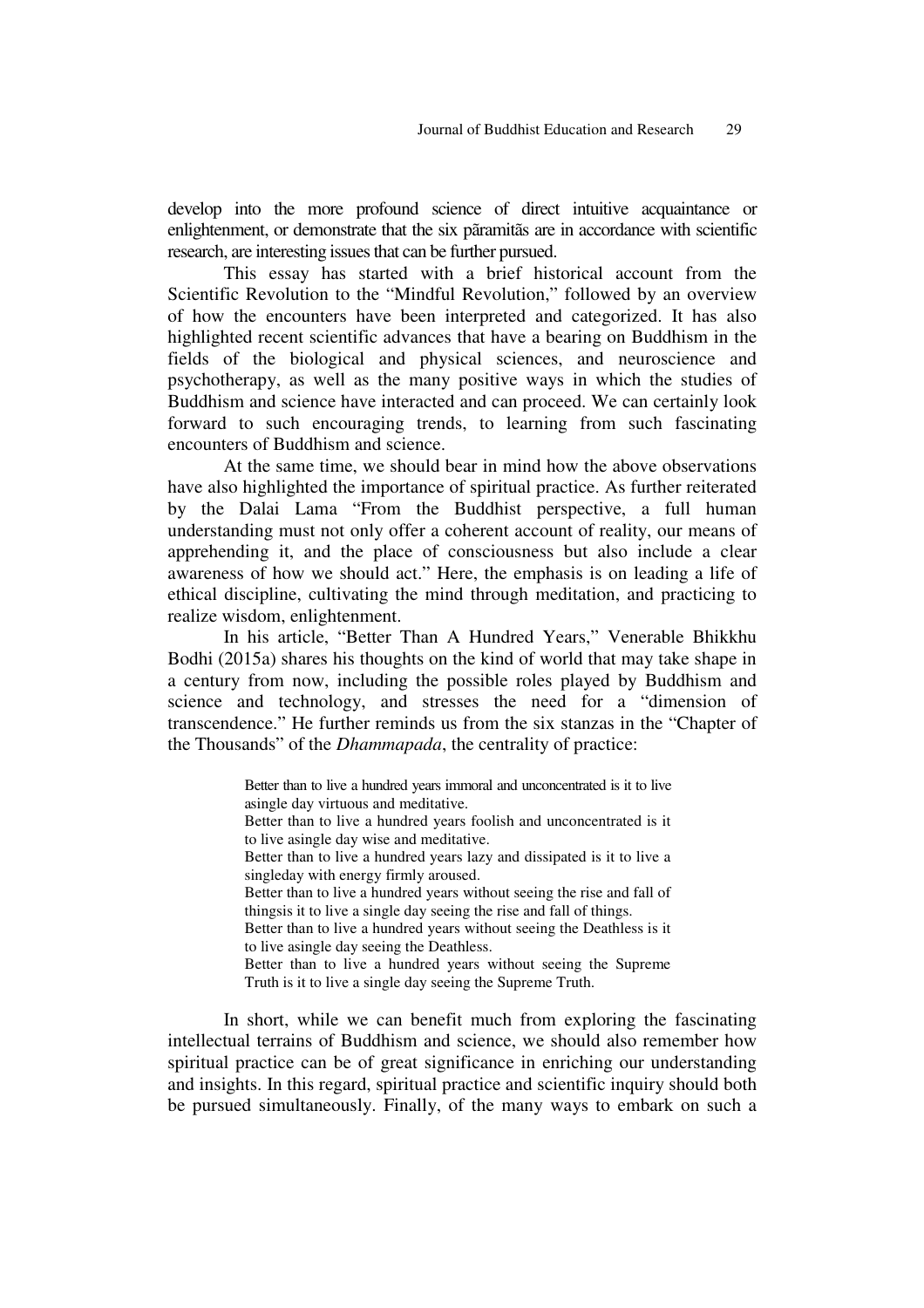30 Vol. 3 No. 2 (July -December 2017)

wondrous journey of exploration, one is to emulate Bodhisattva Samantabhadra's vows in the *Avatamsaka Sũtra* (Cleary, 1993 : 1516).

> … Purifying oceans of lands, Liberating oceans of beings, Observing oceans of truths, Plumbing oceans of knowledge, Perfecting oceans of practices, Fulfilling oceans of vows, Serving oceans of buddhas, May I practice, untiring, for oceans of eons. The lofty vows of enlightenment practice Of the buddhas of past, present, and future May I fulfill completely, Practice what is good, and realize enlightenment…

### **References**

- Austin, James H. (1998). *Zen and the Brain: Toward an Understanding of Meditation and Consciousness.* Cambridge. Massachusetts: MIT Press.
- Baptist, Egerton C. (1995). *A Glimpse into the Supreme Science of Buddhism. Colombo.* Sri Lanka: Colombo Apothecaries.
- Barash, David P. (2014). *Buddhist Biology: Ancient Eastern Wisdom Meets Modern Western Science.* New York: Oxford University Press.
- Barua, Ankua. (2015). *Dependent Origination, Relativity and Modern Cosmology.* In Exploring Buddhism & Science: edited by Venerable Chuan Sheng.
- .(2015). *Quantum and the Abhidhamma.* In Exploring Buddhism & Science: edited by Venerable Chuan Sheng.
- .(2015). *Two Paths to Knowledge.* In Exploring Buddhism & Science: edited by Venerable Chuan Sheng.
- . (2015). *Realizing Human Happiness: Toward a Noetic Science of Matter, Mind and Spirit.* In Exploring Buddhism & Science: edited by Venerable Chuan Sheng.
- . (2015) *Varieties of Buddhist Experience, and Quantum Emptiness.* In Exploring Buddhism & Science: edited by Venerable Chuan Sheng.
- Bhikkhu Bodhi. (2015). *Better Than A Hundred Years.* In Exploring Buddhism & Science: edited by Venerable Chuan Sheng.
- Chuan Sheng (2015). *Exploring Buddhism & Science.* Singapore: Buddhist College of Singapore & Kong Meng San PhorKark See Monastery.
- Cleary, Thomas.(1993). *The Flower Ornament Scripture: A Translation of the Avatamsaka Sutra.* Boston and London: Shambhala.
- Cooper, Robin (1996). *The Evolving Mind: Buddhism, Biology and Consciousness.* Cambridge: Windhorse Publications.
- Davis, Frederick Mark.(1984). *Buddhism and Cosmology.* In Buddhism and Science: edited by Buddhadasa P. Kirthisinghe.